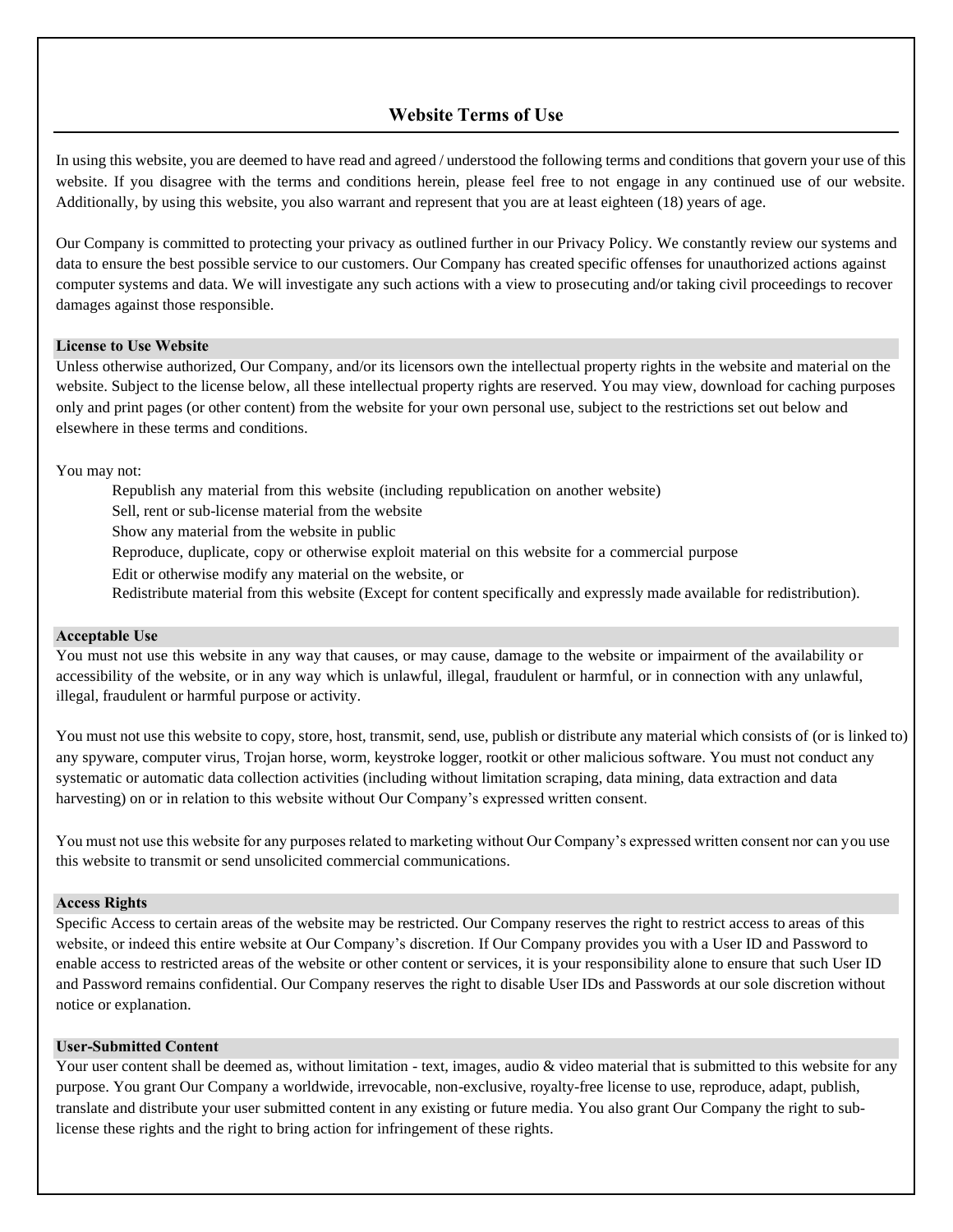Your user submitted content must not be illegal or unlawful, must not infringe any third party's legal rights, and must not be capable of giving rise to legal action whether against you or Our Company or a third party. You must not submit any user content to the website that is or has ever been subject of any threatened or actual legal proceedings or other similar complaint. Our Company reserves the right to edit or remove any material submitted to this website, or stored on Our Company's servers, or hosted or published upon this website.

## **Links to this Website**

You may not create a link to any page of this website without our prior written consent with the exception of personal record. If you do create a link to a page of this website, you do so at your own risk and the exclusions and limitations shall apply to such use.

#### **Links from this Website**

Opinions expressed or materials appearing on such website links are not necessarily shared or endorsed by Our Company and should not be regarded as the publisher or such opinions or material. Our Company is not responsible for the practices of other sites and encourages you to be apprised of such practices with regard to site-specific agreements and terms and conditions.

### **Disclaimer Exclusions and Limitations**

The information on this website is provided on an "as is" basis. By using this website, you agree that the exclusions and limitations of liability set out in this document are reasonable. If you do not think they are reasonable, you must not use this website.

To the fullest extent permitted by law, Our Company:

Excludes all representations and warranties relating to this website and its contents or which is or may be provided by any affiliates or any other third party, including in relation to any inaccuracies or omissions in this website and / or Our Company's literature

Excludes all liability for damages arising out of or in connection with your use of this website. This includes, without limitation, direct loss, loss of business or profits (whether or not the loss of such profits was foreseeable, arose in the normal course of things or you have advised Our Company of the possibility of such potential loss), damage caused to your computer, computer software, systems and programs and the data thereon or any other direct or indirect, consequential and incidental damages.

Nothing in this document will exclude or limit any warranty implied by law that it would be unlawful to exclude or limit and nothing in this document will exclude or limit Our Company's liability in respect of any:

Death or personal injury caused by Our Company's negligence

Fraud or Fraudulent misrepresentation on the part of Our Company, or

Matter which it would be illegal or unlawful for Our Company to exclude or limit, or to attempt to purport to exclude or limit, its liability.

You accept that, Our Company has an interest in limiting the personal liability of its officers and employees. You agree that you will not bring any claim personally against Our Company's officers or employees in respect of any losses you suffer in connection with the website. Without the prejudice to the foregoing paragraph, you agree that the limitations of warranties and liability set out in this document will protect Our Company's officers, employees, agents, subsidiaries, successors, assigns and sub-contractors as well as Our Company.

Further, Our Company does not warrant that:

- This website will be constantly available, or available at all, or
- This information on this website is complete, true, accurate or non-misleading
- Information noted on this website constitutes, or is meant to constitute, advice of any kind.

# **Breach of Terms & Conditions**

Without prejudice to Our Company's other rights under these terms and conditions, if you breach these terms and conditions in any way, Our Company may take such action as Our Company deems appropriate to deal with the breach, including suspending your access to the website, prohibiting you from accessing the website, blocking computers using your IP Address from accessing the website, contacting your internet service provider to request that they block your access to the website and/or bring court proceedings against you.